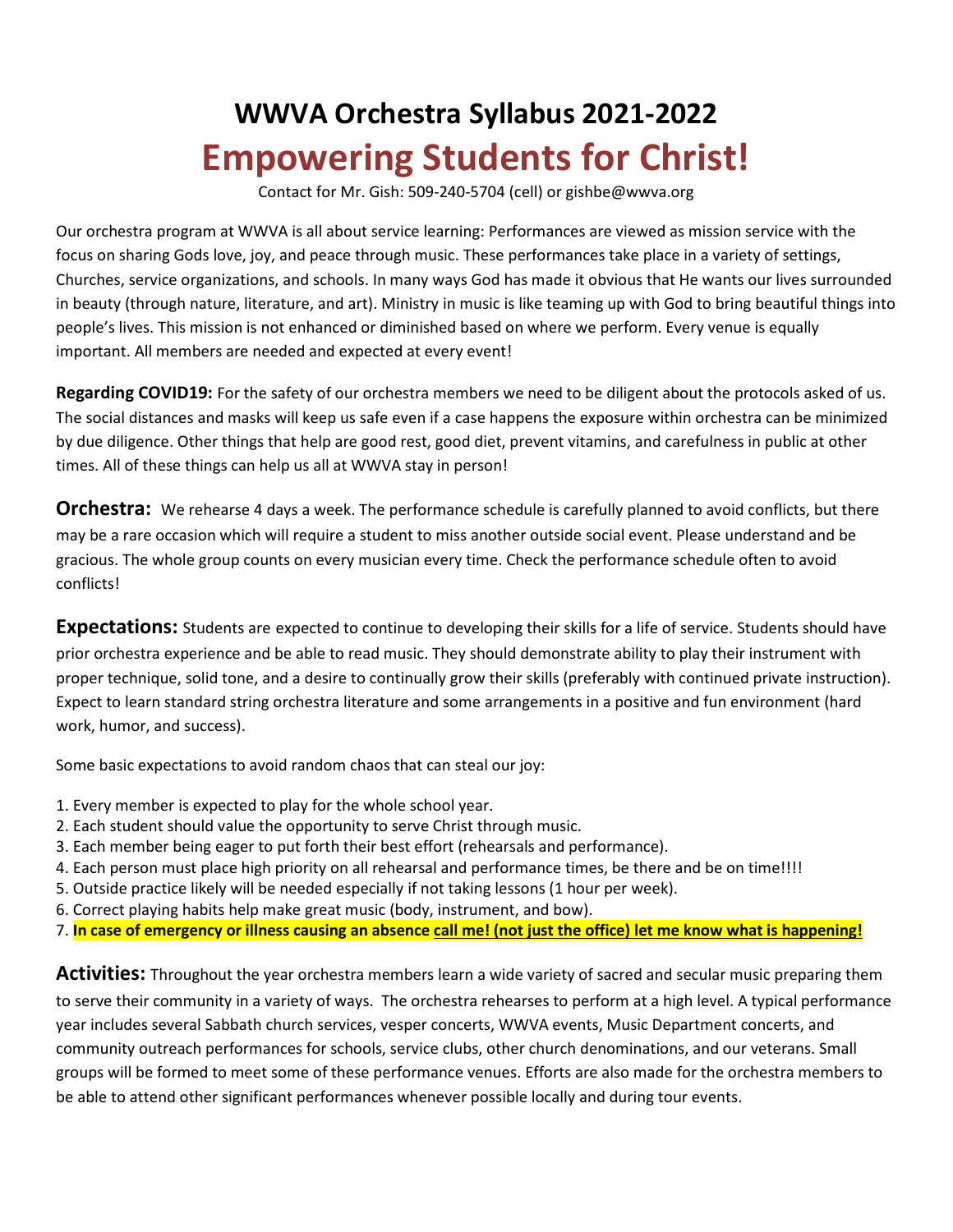**Grading:** Each student is expected to strive for an A (who wants to hear an orchestra striving for B?). Grading is as follows: Daily Attendance (Participation and effort 50%) tardiness will hurt this part of your grade, Performances 50%. A missed performance except in extreme emergency will lower one's grade for the quarter by a letter.

**Daily Attendance:** Be on time and tuned and ready to rehearse before the second bell. Plan on being early.

**Assignments:** Occasionally I will need something looked up, or communication returned, record of attending a concert, maybe record of a music related community service you were involved in. or a photo of a hard place to practice using the iPads camera.

**Performances:** Make every possible effort to be there. Everyone counts on everyone else!! Missing one of these will drop your grade by one letter for that quarter.\* Make every possible effort to never miss!

A performance involves the entire time we are at a performance venue as we can be effective witnesses the whole time we are in contact with people at these venues. We want to partner with God to brighten others day even when not playing.

\*An excused performance absence is given if there is a serious illness or extreme emergency. Advance notice is really important when possible. Unexcused absences are given for all non-emergency absences and will lower that quarter's grade one letter.

**Community Service outside of class**: These activities are strongly encouraged, helping out musically for other churches or Sabbath schools, coaching and mentoring other students. I would like to know and have a record.

**Cell Phones:** Put away and OFF!

## **Parents:**

- 1 Review Syllabus and Schedule then insert the dates into your family calendar.
- 2 Begin to put together concert attire: Please no jewelry when we are performing—just in case Girls modest black (pants or skirts that are below knees, dark black tights, tops that are modest with sleeves at least to the elbow. Guys: Tux & bow tie (preferably hand tied). Black shoes and black socks no Crocs.
- 3 Review our orchestra philosophy (some director expectations clarified below).

**Orchestra is like a team:** We work hard together helping each person be their best separately and collectively.

We draw on our strengths while recognizing and working on our weaknesses. We work during school hours and outside school hours with practices and performances. We count on each other to be to everything, bringing and giving our best in all we do!

**Orchestra is a class:** We learn to notice and appreciate small details in sound. Learn problem solving techniques as we master our music. We will learn a wide variety of music from current pieces to old master pieces. Through practice students will continually refine personal playing habits to more and more successful ways of playing (improve your tone, improve your intonation, and build technique to increase your facility on your instrument).